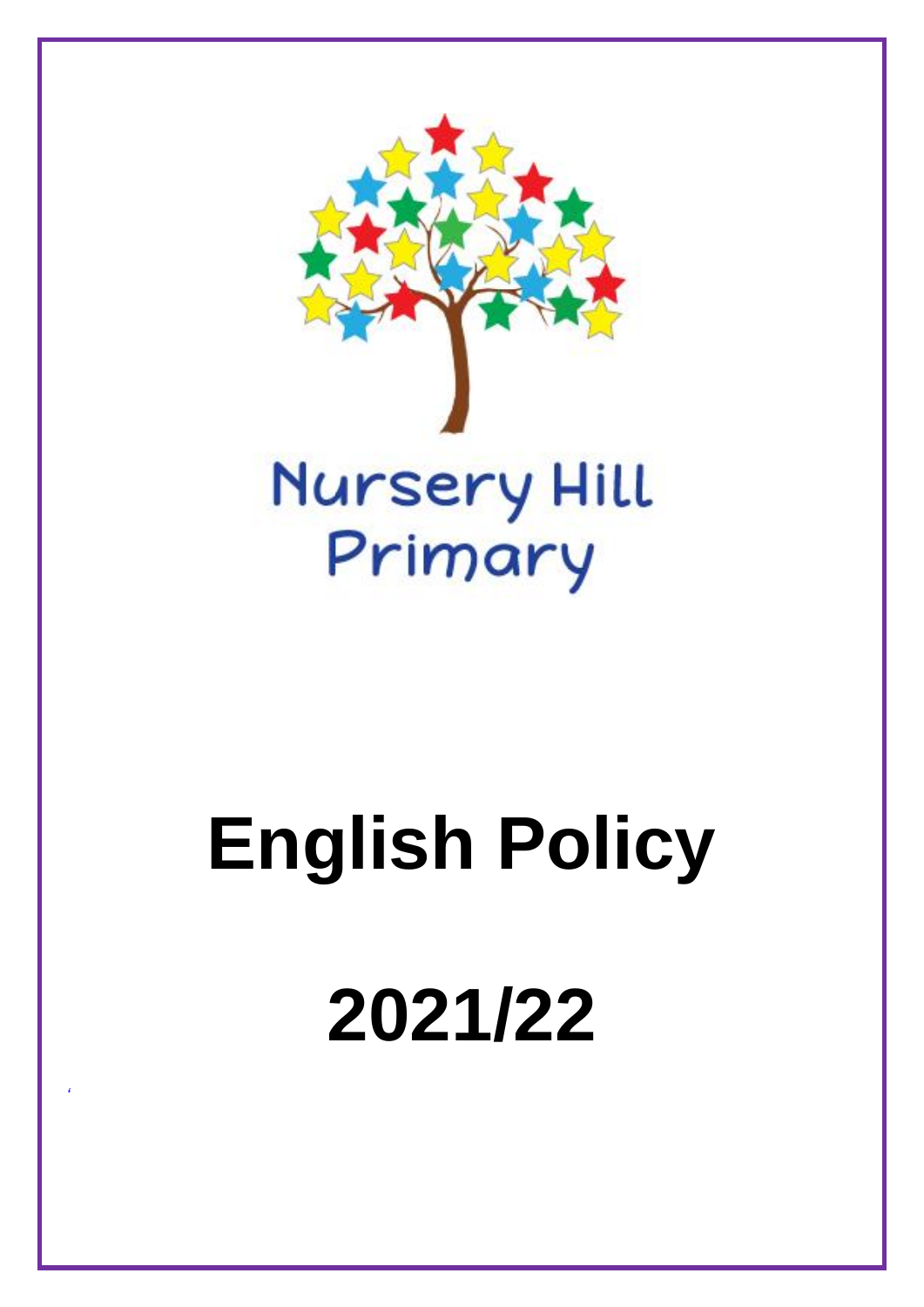#### **Our Aims:**

Our aims at Nursery Hill Primary support the National Curriculum, in developing children who are skilled as writers, are passionate readers and are confident and eloquent speakers.

The overarching aim for English in the national curriculum is to promote high standards of language and literacy by equipping pupils with a strong command of the spoken and written word, and to develop their love of literature through widespread reading for enjoyment. The national curriculum for English aims to ensure that all pupils:

- read easily, fluently and with good understanding
- develop the habit of reading widely and often, for both pleasure and information
- acquire a wide vocabulary, an understanding of grammar and knowledge of linguistic conventions for reading, writing and spoken language
- appreciate our rich and varied literary heritage
- write clearly, accurately and coherently, adapting their language and style in and for a range of contexts, purposes and audiences
- use discussion in order to learn; they should be able to elaborate and explain clearly their understanding and ideas
- are competent in the arts of speaking and listening, making formal presentations, demonstrating to others and participating in debate.

### **The English Curriculum:**

- Long term planning identifies the genres to be taught for each year group in writing based on their 'purpose' for writing; a rich reading curriculum and speaking and listening objectives for the end of each phase.
- Medium term planning for writing identifies the genre, class novel, key objectives to be taught and the spelling strategies. This is broken down to Year 1 and Year 2 (some objectives from Y2 will be introduced in Y1 to develop the children's writing ability), Year 3 and Year 4; and Year 5 and Year 6. Although Years 3 and 4, and Years 5 and 6 have shared key objectives, these have been broken down into individual year groups. This is to ensure that concepts are taught at the start of each phase and the consolidated and developed in the second year.
- Each key objective will be taught on a half termly basis (Mastery Approach) to consolidate children's understanding. Differentiation will still be taught through these objectives (through differing texts/scaffolding). These objectives will then be taught again (reinforced and developed) later in the year.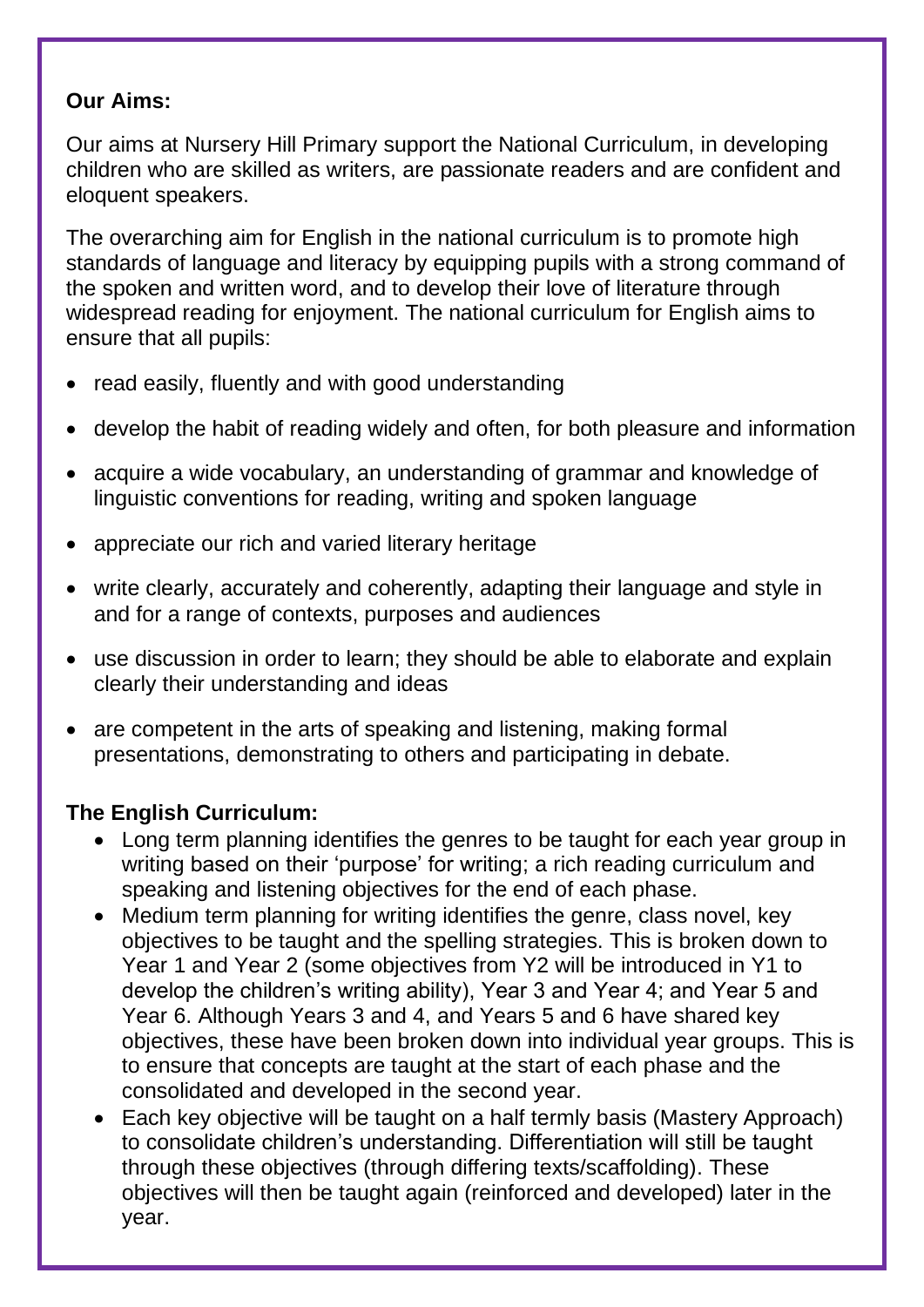#### **At Nursery Hill Primary we believe children learn best when:**

*Learning activities are well planned, ensuring progress during every lesson* There will be evidence of:

- Differentiation/tasks/scaffolding offering all children the opportunity to make progress in English learning
- Current English learning related to specific English objectives and contextualised learning
- Exemplified text-types
- Banks of vocabulary and working wall based display
- Children being engaged through a wide range of modes such as: drama, oral presentation, visual, and kinaesthetic activities
- Modelled expectations available for reference
- Current handwriting, phonic and spelling objectives are visible
- Easily accessible reference material such as spelling dictionaries/thesauruses

## **TEACHERS WILL ENSURE THAT:**

- planning covers all English objectives across the year
- Discrete English skills and knowledge are developed regularly
- Topics offer children the opportunity to contextualise and apply discrete English learning for a wide range of purposes
- Success criterion offer description of skills and knowledge at the extension, core and support levels
- Long term planning covers the full range of writing purposes and assessment foci
- Medium term planning has success criteria based on the most recent assessment

## **IMPLICATIONS FOR THE WHOLE SCHOOL WILL BE:**

• English objectives for reading and writing are tracked and covered across the year. This is available to view in the curriculum map

• there is Reading Guidance in place to ensure continuity and progression throughout the school, focussing on a structured and systematic approach to the teaching of reading and for 'reading for pleasure'.

• there is Writing Guidance in place to ensure continuity and progression throughout the school, focussing on a structured and systematic approach to the teaching of writing

• there is Guidance on a Systemic Synthetic Phonics (Ruth Miskin) for EYFS and KS1, and a Spelling Policy for KS2 to ensure continuity and progression throughout the school

• there is Handwriting Guidance to ensure continuity and progression throughout the school, focussing on a structured and systematic approach to the teaching of handwriting

• a monitoring cycle is in place to support the progress of individuals and groups of learners: planning scrutiny, book scrutiny and regular learning walks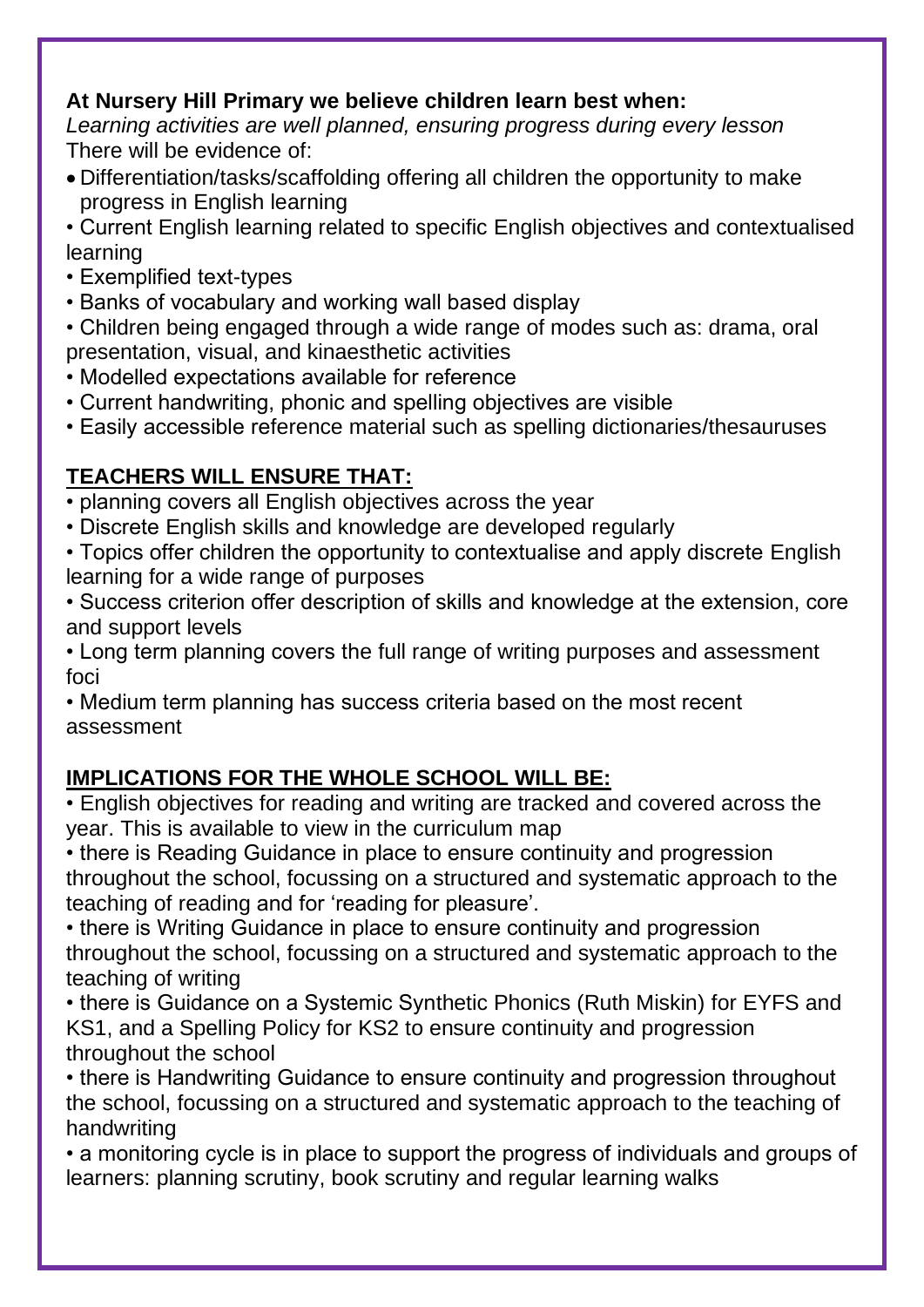*Teaching and learning activities enthuse, engage and motivate children to learn, and foster their curiosity and enthusiasm for learning*

# **THERE WILL BE EVIDENCE IN THE LEARNING ENVIRONMENT OF:**

- English embedded in all curriculum areas
- current topics and relevant vocabulary
- children experience learning through a range of media, formats and activities (including multi-modal) in order to include all learning styles
- children have the opportunity to investigate

• drama and oracy offer daily opportunities for children to explore language around relevant concepts

- talk for writing is used in partner and group situations. Discussion is modelled and structured
- reading and writing skills are modelled and exemplifications displayed

## **TEACHERS WILL MAKE SURE THAT:**

• toolkits are developed collaboratively and scaffold process approaches to writing and communication

• the timetable offers regular opportunities to cover guided reading, spelling or phonics, handwriting and topic writing (see relevant policies).

## **IMPLICATIONS FOR THE WHOLE SCHOOL WILL BE:**

• quality resources are available to support English and topic work

• hooks, trips, workshops, visiting artists and other motivational ways of working are planned half-termly

• planning shows an outcome led process with building of toolkits.

#### *Assessment informs teaching both summative and formative* **THERE WILL BE EVIDENCE IN THE LEARNING ENVIRONMENT OF:**

• all children having access to the same activities through support (e.g. scaffolding, questioning etc)

• differentiation (when appropriate) through a variety opportunities such as: differentiated success criteria, groupings, outcomes, resources, extension activities

• marking reflects acknowledgement of achievement at all levels

# **TEACHERS WILL MAKE SURE THAT:**

- success criteria related to the expected outcome in learning, not the task
- short term planning is flexible and reflects assessment

# **IMPLICATIONS FOR THE WHOLE SCHOOL WILL BE:**

• reading and writing evidence across each phase is moderated termly, using the agreed whole school approach

*The learning environment is ordered and purposeful and children feel safe*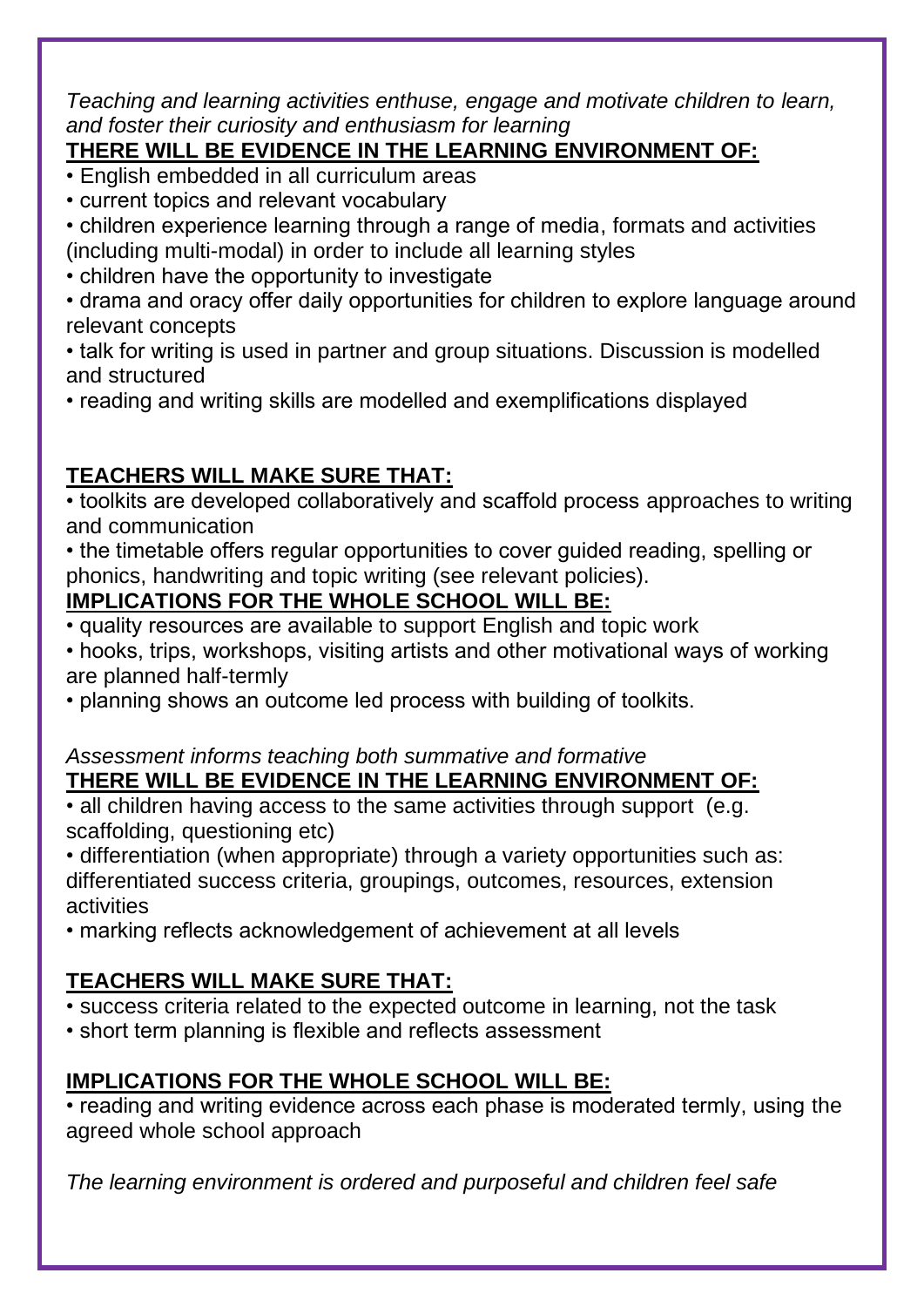*There are strong links between home and school, and the importance of parental involvement in their children's learning is recognised, valued and developed*

## **THERE WILL BE EVIDENCE IN THE LEARNING ENVIRONMENT OF:**

• Children being encouraged and supported to read at home.

• Home learning offering opportunities for research and writing, as well as discussion points for conversation.

## **TEACHER'S WILL MAKE SURE THAT:**

• Reading corners celebrate home reading.

- Library times are displayed.
- Children and parents know when reading books are changed and how to use the reading response or record books.
- displays celebrate research and writing.

## **IMPLICATIONS FOR THE WHOLE SCHOOL:**

- All classes have reading corners.
- All classes visit the library weekly.
- All classes use reading records or response books.

#### **Speaking and Listening and Drama- based on the National Curriculum End Of Year targets**

The Four Strands of Speaking and Listening: Speaking; Listening; Group Discussion and Interaction, and Drama permeate the whole curriculum.

- Some or all elements of the above will be planned for in all lessons.
- Opportunities for partner or group discussions are planned for weekly.
- Use of specific topic vocabulary is modelled and displayed.
- Interactive teaching strategies are used to engage all pupils in order to raise standards.

• Children are encouraged to develop effective communication skills in readiness for later life.

• In the Early Years and Foundation Stage (Nursery and Reception) children should be given opportunities to use communication, language and English in every part of the curriculum; they speak and listen and represent ideas orally in their activities.

• At Key Stage One (Years 1 and 2), children should learn to speak confidently and listen to what others have to say.

• At Key Stage Two (Years 3-6), children should learn to change the way they speak and write to suit different situations, purposes and audiences.

*Examples of where speaking and listening might occur within the classroom:*

· *Stories, songs & poems.*

· *Storytelling.*

- · *Describing events, observations and experiences.*
- · *Giving reasons for actions.*
- · *Explaining ideas and opinions in discussion and responding to others.*
- · *Planning, predicting and investigating in small groups.*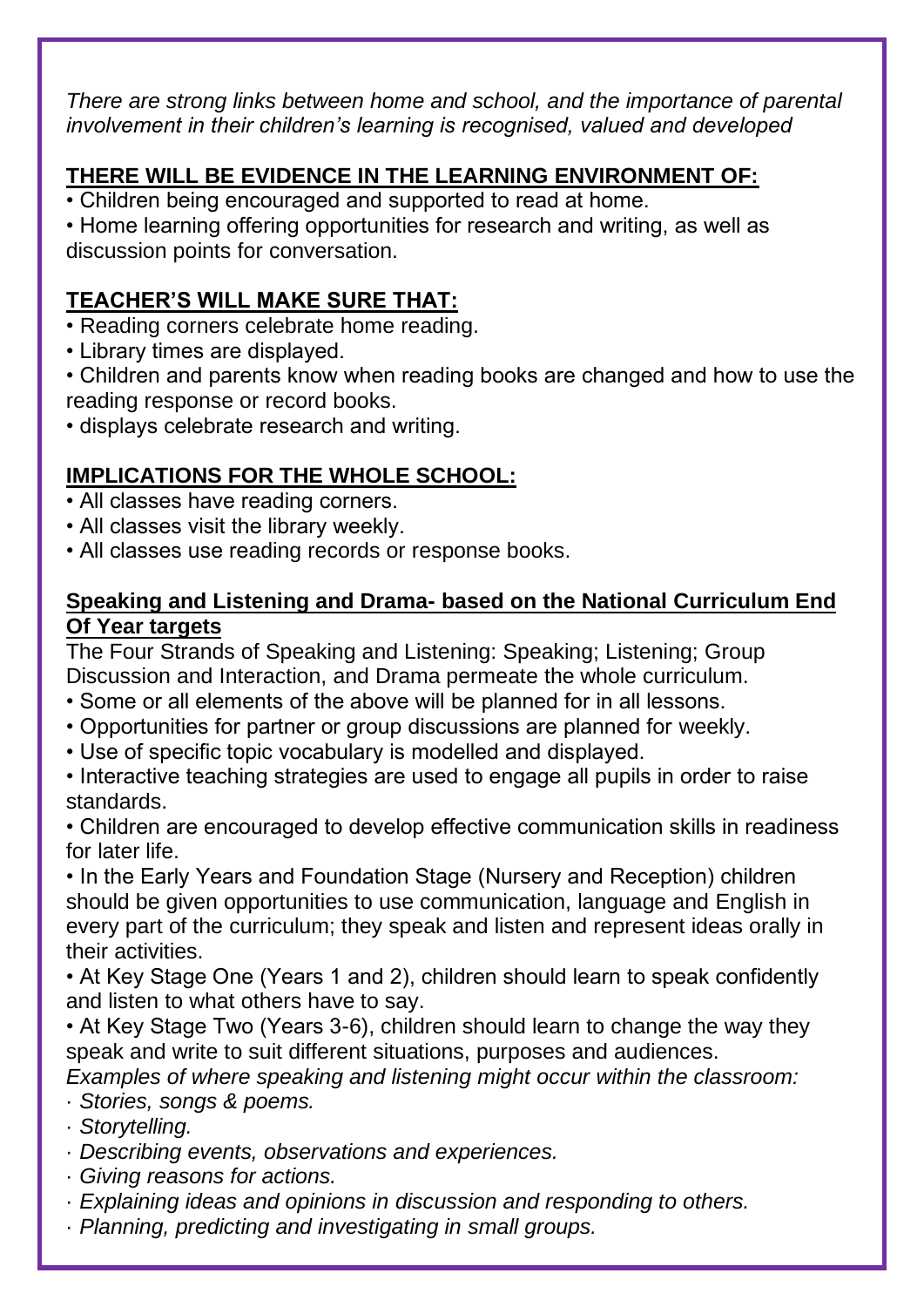- · *Presentation to different audiences.*
- · *Reading aloud.*
- · *Imaginative play and role play.*
- · *Drama.*
- · *Hot seating.*
- · *Listening to CD's.*
- · *Class council / school council.*
- · *Circle time.*

#### **Reading**

*Nursery Hill Primary aims for all children to read with confidence, fluency and understanding; have an interest in the written word and read for enjoyment; and employ a range of independent strategies to self-monitor and correct.*

• In EYFS (Nursery and Reception) children should become immersed in an environment rich in print and possibilities for communication.

• At Key Stage One (Years 1 and 2), children should begin to read fiction and nonfiction independently and with enthusiasm.

• At Key Stage Two (Years 3-6), children should read a range of texts and respond to different layers of meaning in them.

• All pupils receive daily opportunities for: Shared reading and Independent reading. Guided reading takes place regularly.

- Reading material is varied to reflect English units, topics, personal choice and current affairs.
- All pupils and parents are actively encouraged and supported to enjoy home reading.
- Phonics is taught daily in EYFS and Y1 (for those who still require it).
- Phonics is taught discretely and reinforced in contextualised opportunities as part of embedded practice.
- All book corners reflect current topics, English units and Classics. Children are encouraged to choose the reading material.

• Communication regarding home reading takes place between home and school either in a reading records.

• All classes visit the school library weekly. Children are supported to choose reading material which will engage and challenge them.

• Reading is assessed using NFER and PIRA testing.

#### **Writing**

*Nursery Hill Primary aims for all children to have an interest in words and their meanings; developing a growing vocabulary in spoken and written forms. They should be developing their powers of imagination, inventiveness and critical awareness, and have a suitable technical vocabulary to articulate their responses. By Year 6 children should understand a range of text types and genres and be able to write in a variety of styles and forms appropriate to the situation.*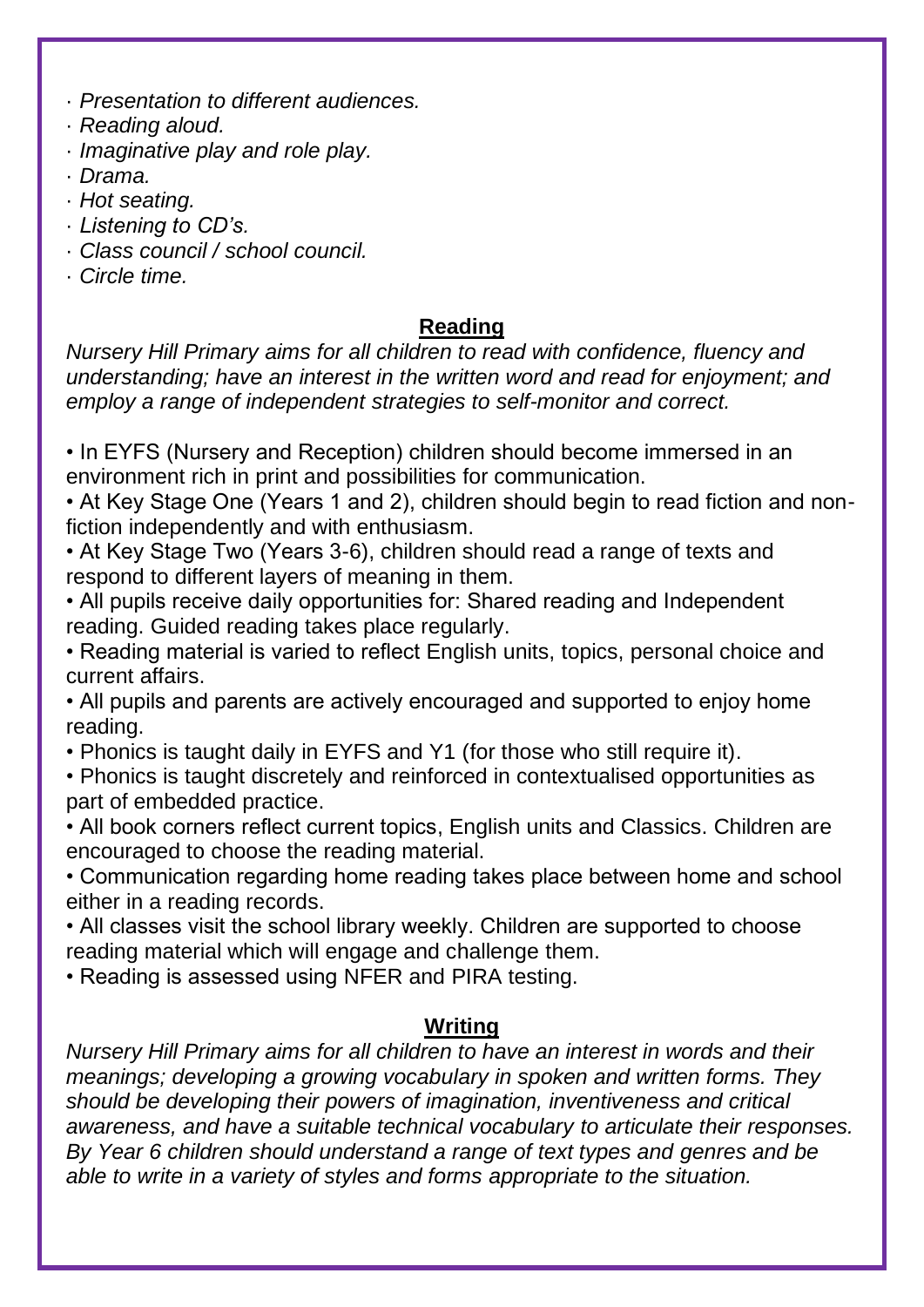• Writing for a wide range of purposes - from note-taking to extended writing in paragraphs - takes place each week.

• In EYFS children should become immersed in an environment rich in print and use communication, language and literacy in every part of the curriculum. All classrooms have a writing area and encourage writing in role.

• At KS1 children should begin to write independently and with enthusiasm. They should use language to explore their own experiences and imaginary worlds.

• At KS2 children should plan, draft and redraft writing of several paragraphs for a range of purposes and audiences.

• Presentation guidelines are taught at the beginning of each year and the expectations maintained throughout.

- KS2 children are awarded a pen licence when appropriate.
- Class teachers rotate around all groups to provide writing support.
- TAs work with all groups on a rotation basis.

• Grammar is taught discretely and in context. Objectives appear in weekly planning.

• Spelling is taught weekly in KS2. The objectives outlined in the current governmental guidance are delivered.

### **Editing**:

Editing is a vital part of the feedback process and essential for reaching age related expectations in writing. All children are expected to edit their writing before handing it in to their teacher for marking. This includes cross curricular writing. To enable this, teachers will:

- Include sufficient time in their planning for quality editing and proof reading across the writing journey.
- Model how to effectively edit and teach the specific skills of editing.
- Provide tool kits on the children's tables to assist them in their writing (e.g. word lists relevant to the unit, topic and high frequency words, grammar checklists, dictionaries and thesauruses)
- Use post-it notes to identify sections/ paragraphs in work to be looked at more closely.
- Use frequent and short teacher inputs to read a section from a child's work, discuss what is good about it then children to edit their own writing to incorporate.
- Teachers will, where possible, mark alongside the children during the lesson (moving around groups rather than leading a guided group)
- Support children in spelling correctly. Incorrect spellings will be identified in marking. Children will be responsible for correcting their spellings through the use of word banks and dictionaries.
- Display the writing learning objectives taught within the phase and support children in using this to edit their work.